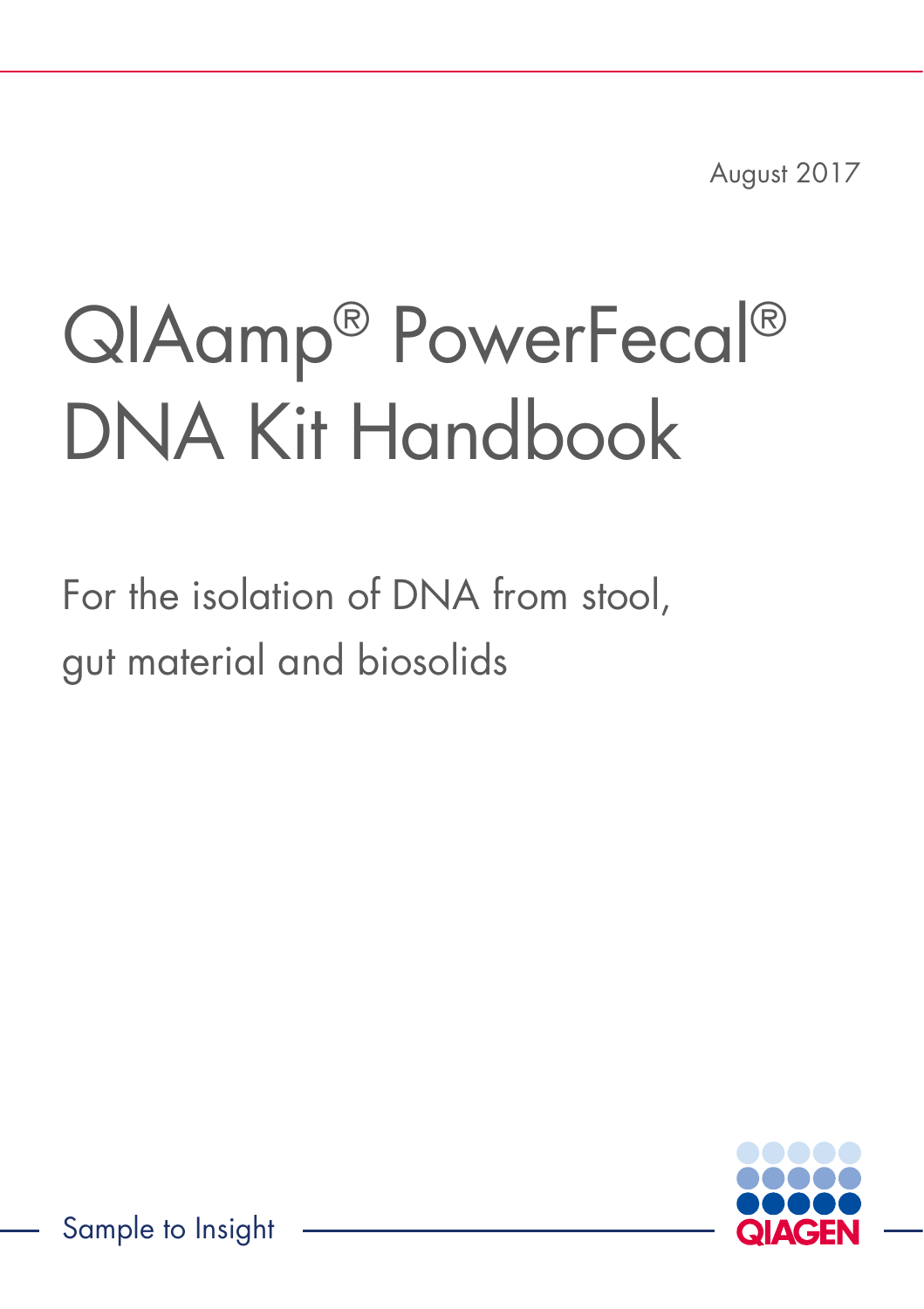### Contents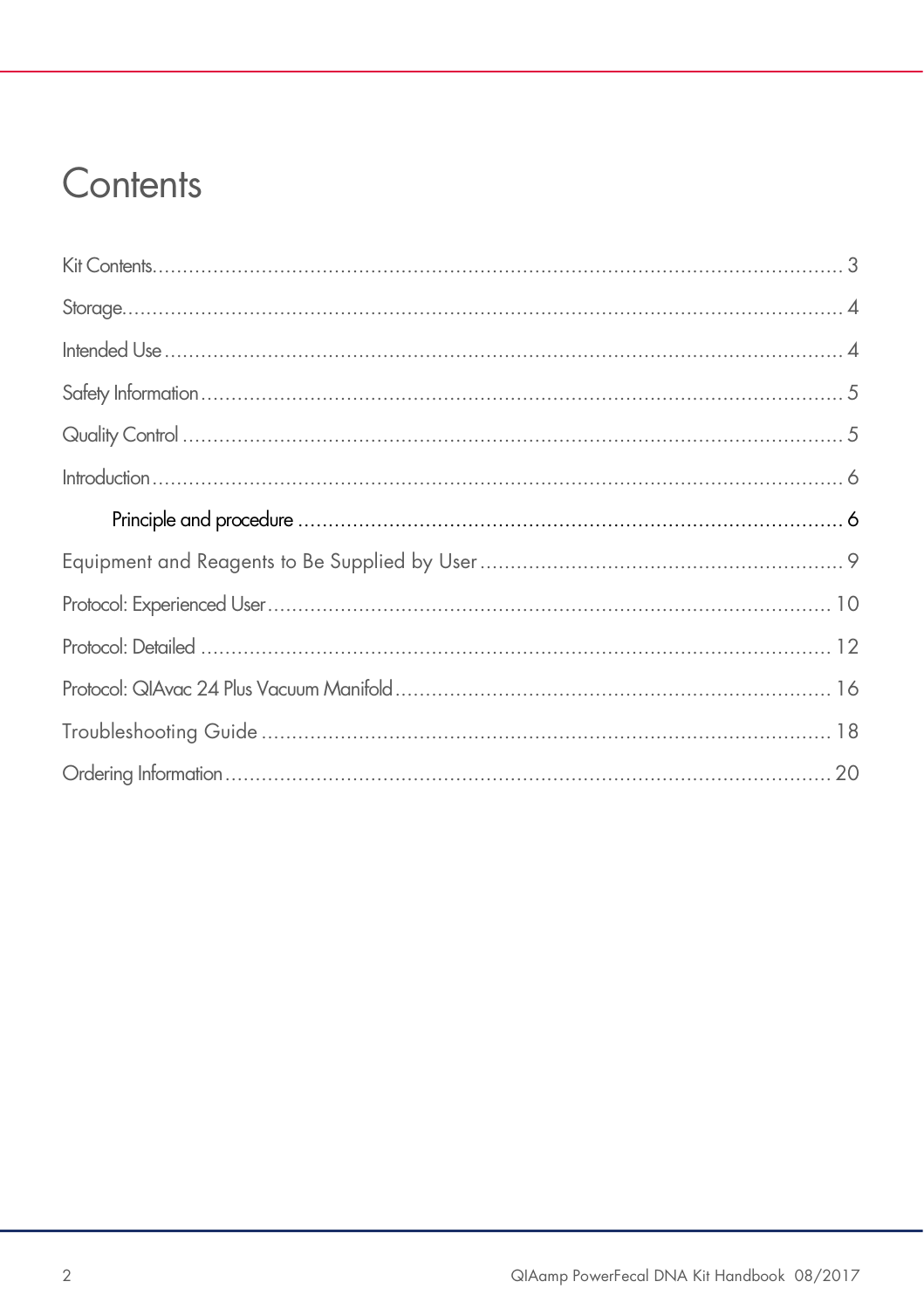### Kit Contents

| QIAamp PowerFecal DNA Kit     | (50)          |
|-------------------------------|---------------|
| Catalog no.                   | 12830-50      |
| Number of preps               | 50            |
| Bead Tubes, Dry Garnet 0.7 mm | 50            |
| <b>PowerBead Solution</b>     | 42 ml         |
| <b>MB Spin Columns</b>        | 50            |
| Solution C1                   | $6.6$ m       |
| Solution C <sub>2</sub>       | $15$ m        |
| Solution C3                   | $15$ m        |
| Solution C4                   | 72 ml         |
| Solution C5                   | 30 ml         |
| Solution C6                   | $9$ m         |
| Collection Tubes (2 ml)       | $4 \times 50$ |
| Quick Start Protocol          | 1             |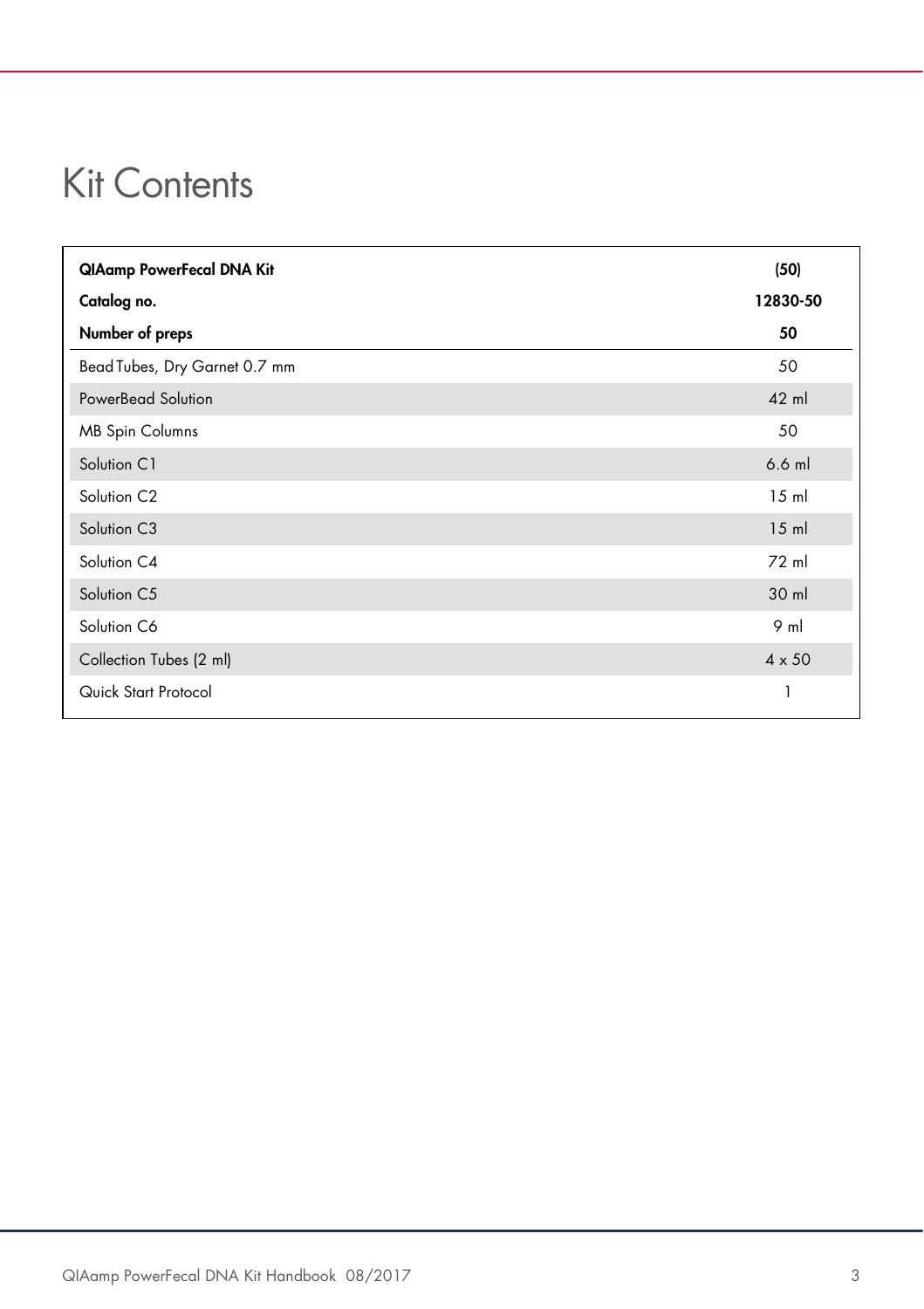#### **Storage**

The QIAamp PowerFecal DNA Kit reagents and components can be stored at room temperature (15–25°C) until the expiration date printed on the box label.

### Intended Use

All QIAamp products are intended for molecular biology applications. These products are not intended for the diagnosis, prevention or treatment of a disease.

All due care and attention should be exercised in the handling of the products. We recommend all users of QIAGEN products to adhere to the NIH guidelines that have been developed for recombinant DNA experiments, or to other applicable guidelines.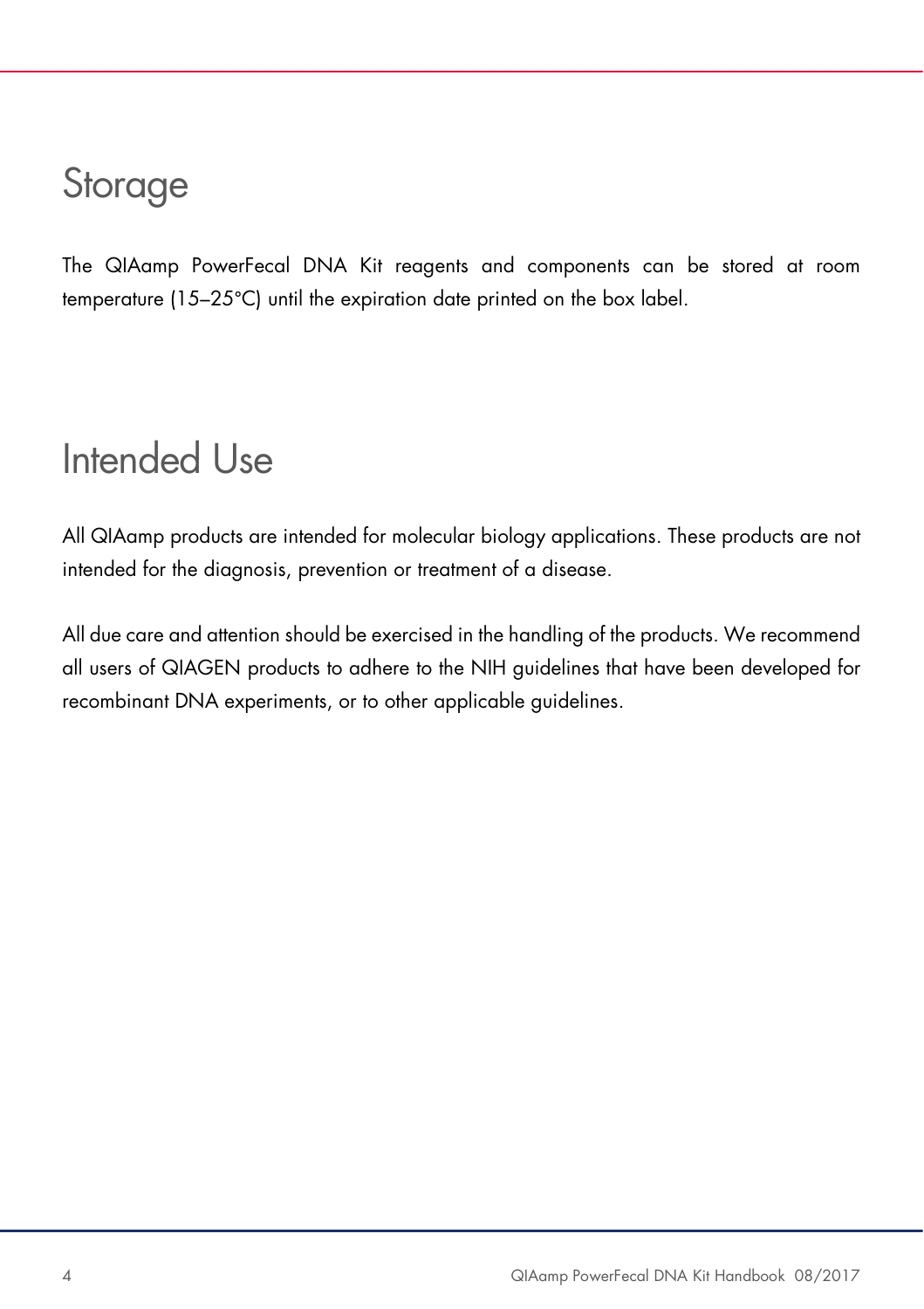### Safety Information

When working with chemicals, always wear a suitable lab coat, disposable gloves and protective goggles. For more information, please consult the appropriate safety data sheets (SDSs). These are available online in convenient and compact PDF format at www.qiagen.com/safety where you can find, view and print the SDS for each QIAGEN kit and kit component.

WARNING: Solution C5 contains alcohol and is flammable.

WARNING: Do not use bleach to clean the inside of the QIAvac® 24 Plus Manifold.



DO NOT add bleach or acidic solutions to directly to the sample preparation waste

PowerBead Solution and Solution C4 contain guanidine salts, which can form highly reactive compounds when combined with bleach. If liquid containing these buffers is spilt, clean with a suitable laboratory detergent and water. If the spilt liquid contains potentially infectious agents, clean the affected area first with laboratory detergent and water, and then with 1% (v/v) sodium hypochlorite.

### Quality Control

In accordance with QIAGEN's ISO-certified Quality Management System, each lot of QIAamp PowerFecal DNA Kits is tested against predetermined specifications to ensure consistent product quality.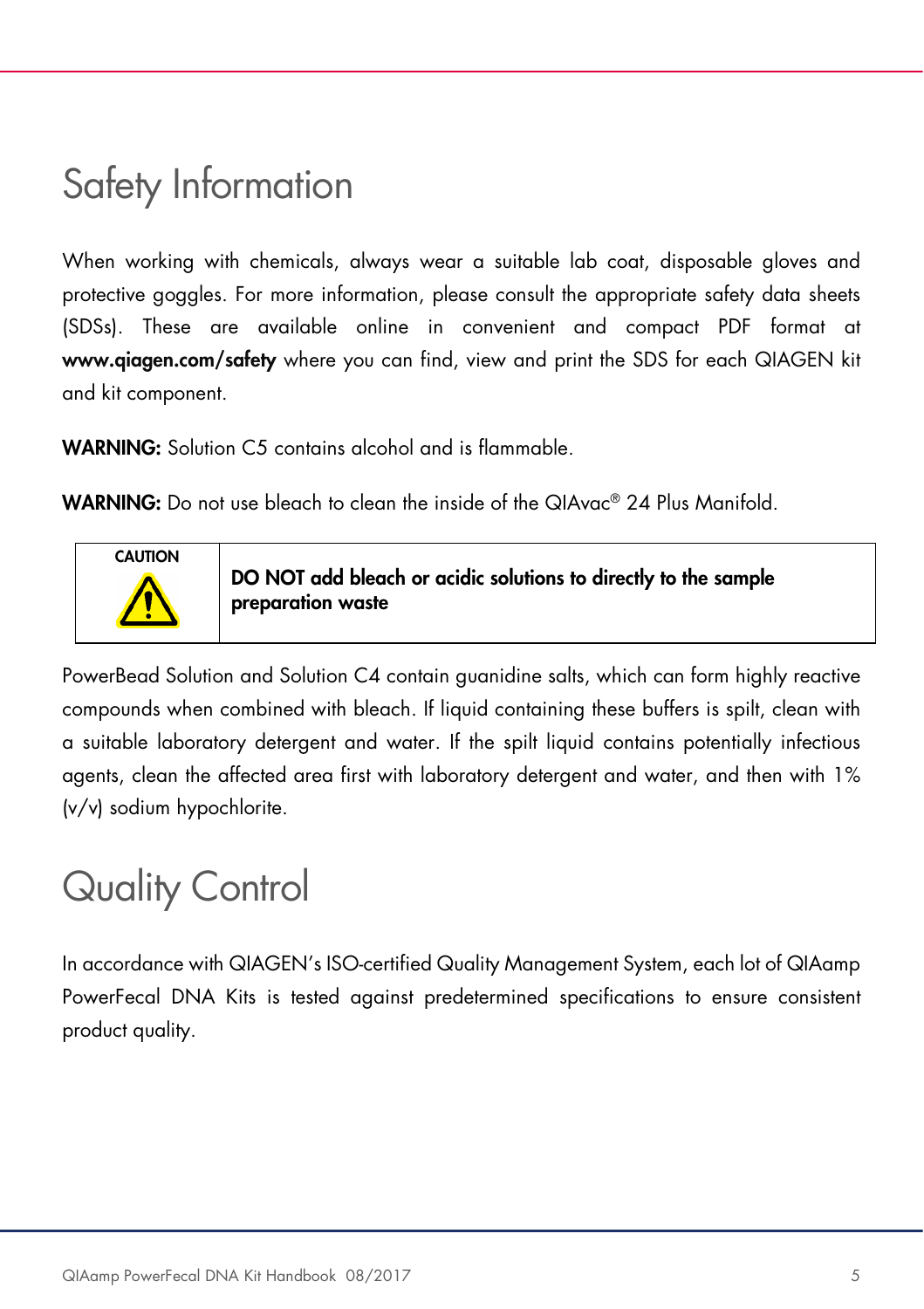#### Introduction

The QIAamp PowerFecal DNA Kit is designed for fast and easy purification of both microbial and host genomic DNA from stool and feces. Based on the DNeasy® PowerSoil® Kit, the QIAamp PowerFecal DNA Kit uses the same Inhibitor Removal Technology® (IRT) for stool that has worked so well for soil. IRT is very effective at removing inhibitory substances commonly found in stool, such as polysaccharides, heme compounds and bile salts. The result is highly pure DNA that is ready to use in demanding downstream applications.

#### Principle and procedure

We recommend starting with 0.25 grams of stools or biosolids. Each sample is homogenized in a 2 ml bead beating tube containing garnet beads. Cell lysis of host cells, as well as microbial cells, is facilitated by both mechanical collisions between beads and chemical disruption of cell membranes, ensuring efficient extraction from even the toughest microorganisms. The IRT is then used to remove common substances in fecal samples that interfere with PCR. Total genomic DNA is captured on a silica membrane in a spin column format. DNA is then washed and eluted from the membrane. The isolated DNA is ready for PCR analysis and other downstream applications, including qPCR and next generation sequencing analysis.

#### High-throughput options

We offer a vacuum-based protocol for faster processing without centrifugation for the DNAbinding and column-washing steps using MB Spin Columns. The QIAvac 24 Plus Manifold (cat. no. 19413) allows for processing of up to 24 MB Spin Column preps at a time. For additional high-throughput options, we offer the DNeasy UltraClean 96 Microbial Kit (cat. no. 10196-4) for processing up to 2 x 96 samples using a centrifuge capable of spinning two stacked 96-well blocks (13 cm  $\times$  8 cm  $\times$  5.5 cm) at 2500  $\times$  g. For 96-well homogenization of bacteria, we offer the TissueLyser II and Plate Adapter Set (cat. no. 85300 and 11990, respectively).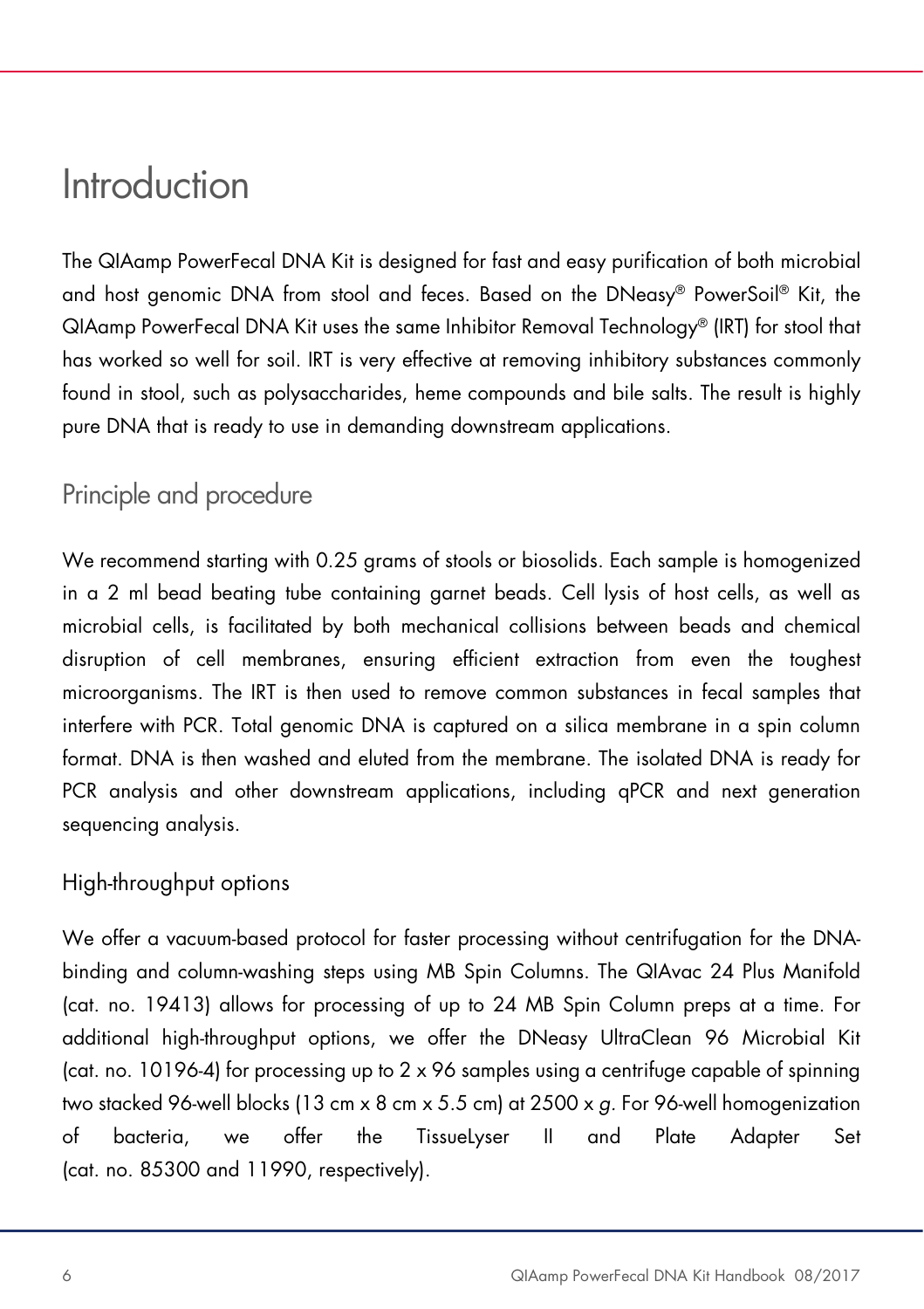#### Automated nucleic acid purification on the QIAcube

Purification of DNA using the QIAamp PowerFecal DNA Kit can be automated on the QIAcube®. The innovative QIAcube uses advanced technology to process QIAGEN spin columns, enabling seamless integration of automated, low-throughput sample prep into your laboratory workflow. Sample preparation using the QIAcube follows the same steps as the manual procedure (i.e., lyse, bind, wash and elute), enabling you to use the QIAamp PowerFecal DNA Kit for purification of high-quality DNA.

If automating the QIAamp PowerFecal DNA Kit on the QIAcube, the instrument may process fewer than 50 samples due to dead volumes, evaporation and additional reagent consumption by automated pipetting. QIAGEN only guarantees 50 sample preps with manual use of the QIAamp PowerFecal DNA Kit.

For more information about the automated procedure, see the relevant protocol sheet available at www.qiagen.com/MyQIAcube. Up-to-date protocol sheets can be downloaded free of charge, or may be obtained by contacting QIAGEN Technical Services at support.qiagen.com.



Figure 1. The QIAcube instrument.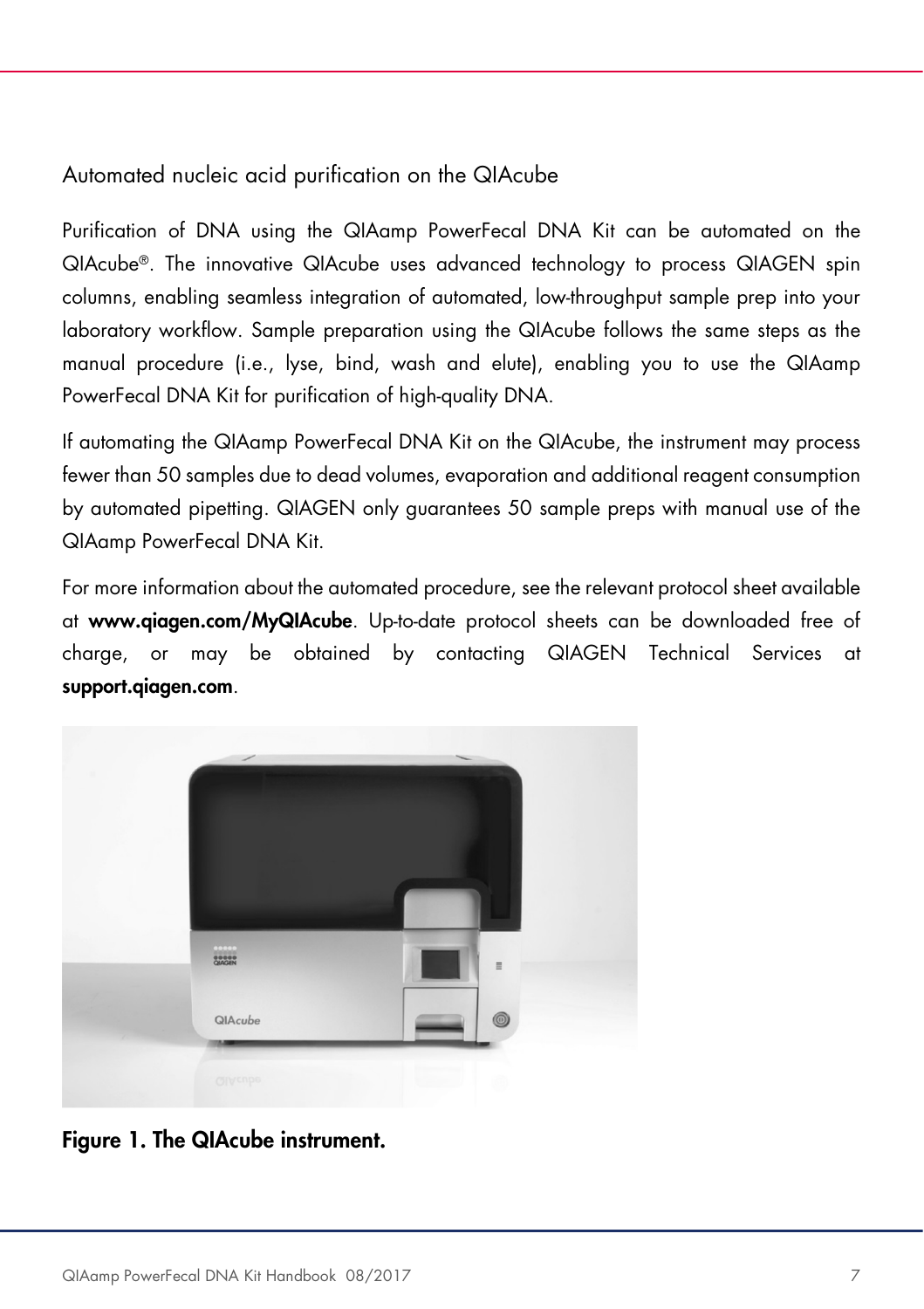

Figure 2. QIAamp PowerFecal DNA Kit procedure.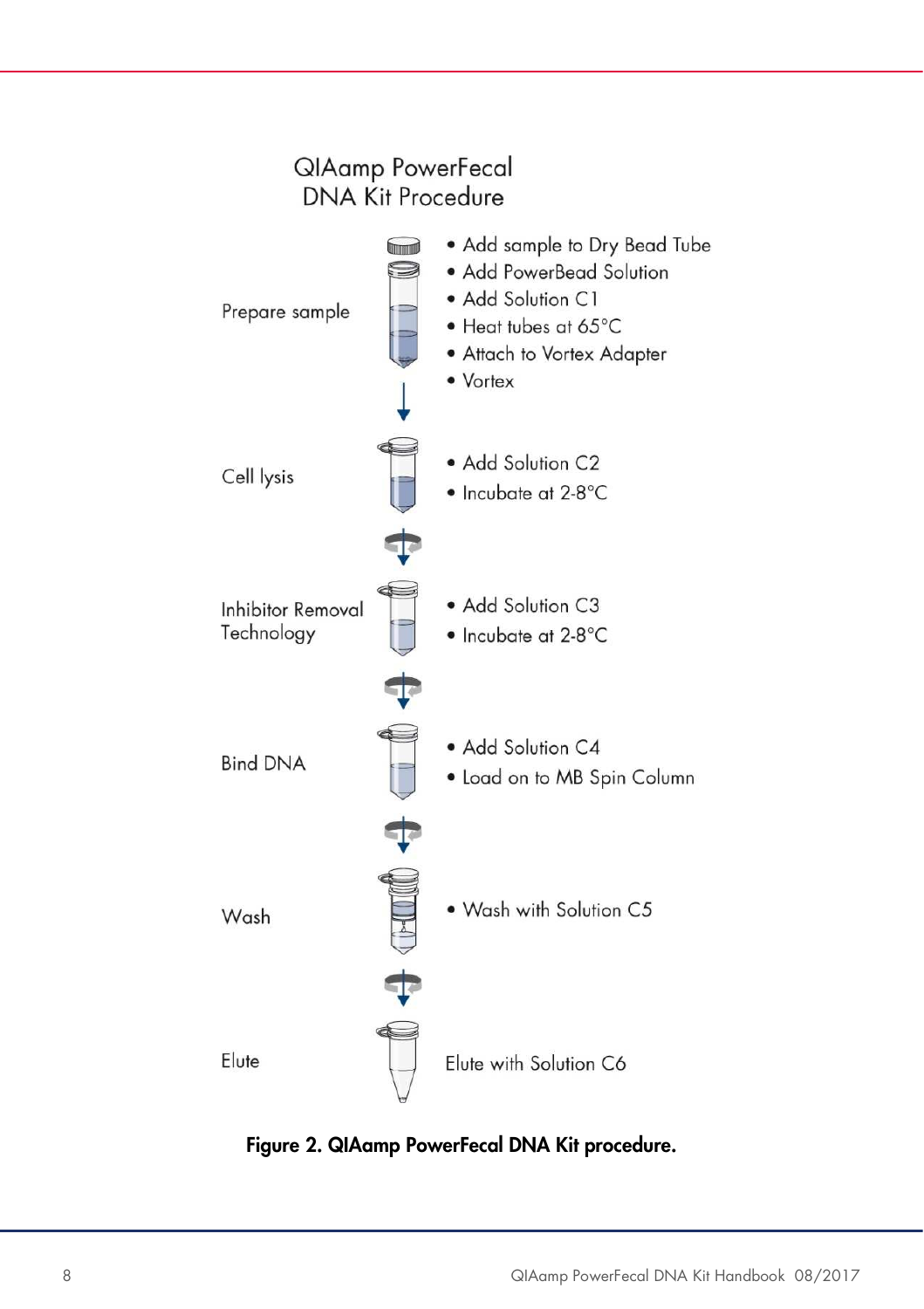### Equipment and Reagents to Be Supplied by User

When working with chemicals, always wear a suitable lab coat, disposable gloves and protective goggles. For more information, consult the appropriate safety data sheets (SDSs) available from the product supplier.

- $\bullet$  Microcentrifuge (13,000 x g)
- Pipettes (60 μl–750 μl)
- Vortex-Genie<sup>®</sup> 2 Vortex
- Vortex Adapter for 24 (1.5–2.0 ml) tubes (cat. no. 13000-V1-24)
- 100% ethanol (for the QIAvac 24 Plus Manifold protocol)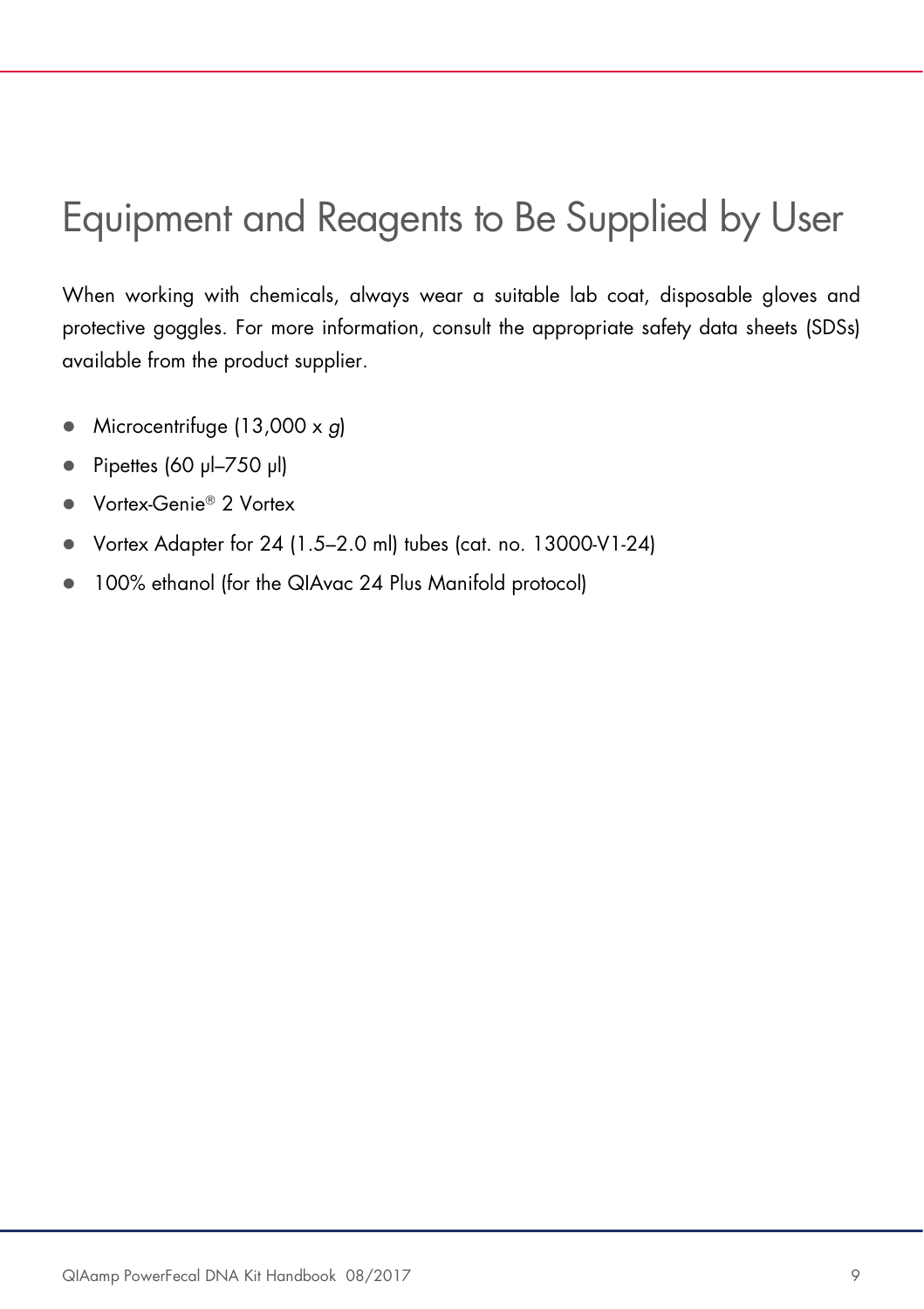### Protocol: Experienced User

#### Important points before starting

- Perform all centrifugation steps at room temperature (15–25°C).
- If Solution C1 has precipitated, heat at 60°C until precipitate dissolves.
- Shake to mix Solution C4 before use.

#### Procedure

- 1. Add 0.25 g of stool or biosolid to the Bead Tube provided. Note: For fecal samples that are especially high in lipids, polysaccharides and protein (e.g. meconium or some bird feces) smaller amounts of starting material  $\sim$  0.10 g) may improve DNA yield and purity.
- 2. Add 750 μl of PowerBead Solution to the Bead Tube.
- 3. Add 60 μl of Solution C1 and invert several times or vortex briefly.
- 4. Heat the tubes at 65°C for 10 min.
- 5. Secure tubes horizontally using a Vortex Adapter (cat. no. 13000–V1–24). Vortex at maximum speed for 10 min.
- 6. Centrifuge the tubes at  $13,000 \times g$  for 1 min.
- 7. Transfer the supernatant to a clean 2 ml Collection Tube (provided). Expect between 400 to 500 μl of supernatant.
- 8. Add 250 μl of Solution C2 and vortex briefly to mix. Incubate at 2–8°C for 5 min. Note: You can skip the 5 min incubation. However, if you have already validated the PowerFecal extractions with the incubation we recommend you retain the step.
- 9. Centrifuge the tubes at  $13,000 \times g$  for 1 min.
- 10. Avoiding the pellet, transfer up to 600 μl of supernatant to a clean 2 ml Collection Tube.
- 11. Add 200 μl of Solution C3 and vortex briefly. Incubate at 2–8°C for 5 min. Note: You can skip the 5 min incubation. However, if you have already validated the PowerFecal extractions with the incubation we recommend you retain the step.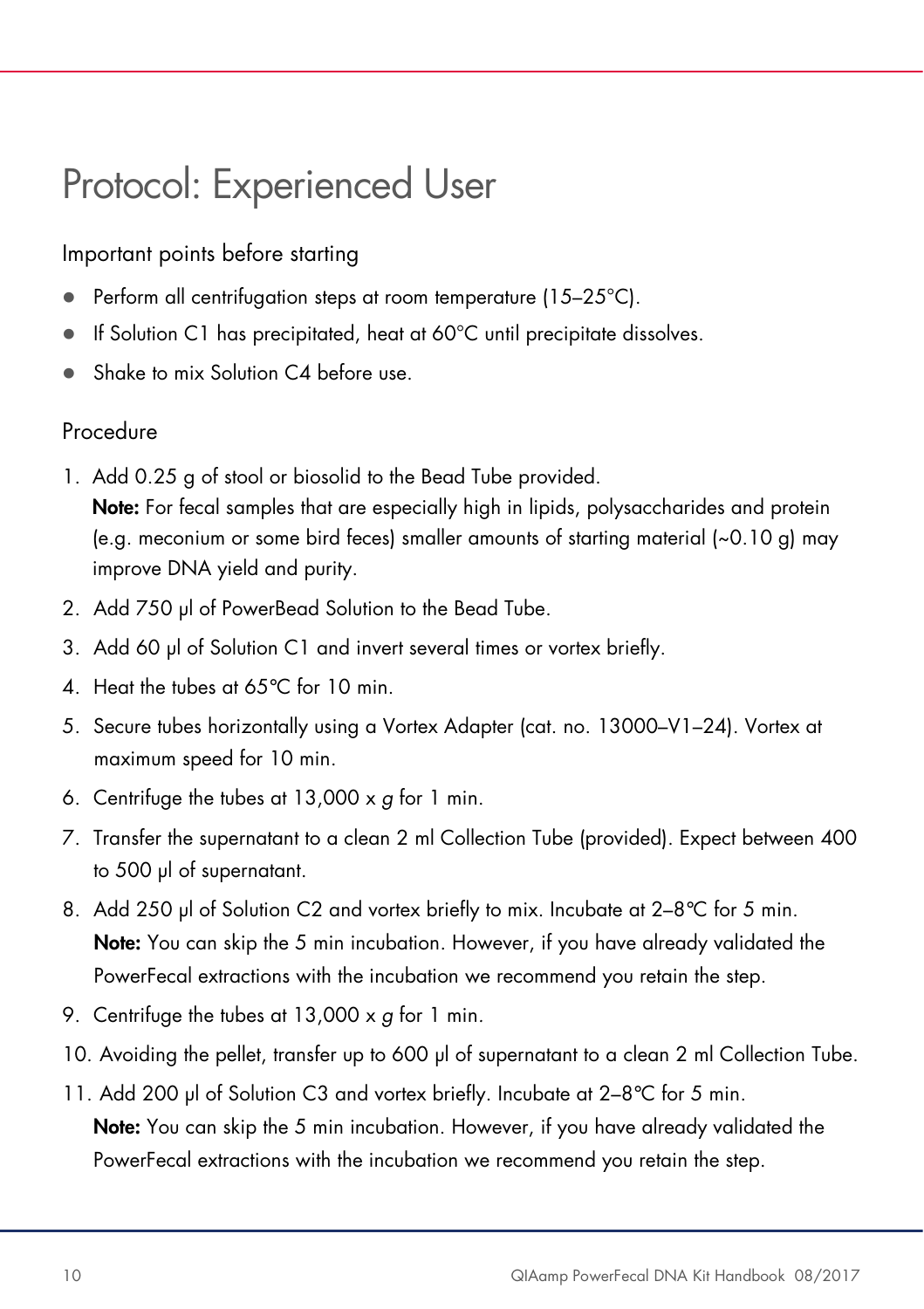- 12. Centrifuge the tubes at  $13,000 \times g$  for 1 min.
- 13. Avoiding the pellet, transfer the supernatant to a clean 2 ml Collection Tube (provided). Do not transfer more than 750 μl at this step.
- 14. Add 1200 μl of Solution C4 to the supernatant and vortex for 5 s.
- 15. Load 650 μl of supernatant onto an MB Spin Column and centrifuge at 13,000 x g for 1 min. Discard the flow-through and repeat until all the supernatant has been processed. Note: Each sample processed will require a total of three loads.
- 16. Add 500 μl of Solution C5 and centrifuge for 1 min at 13,000 x g.
- 17. Discard the flow-through and centrifuge again for 1 min at  $13,000 \times g$ .
- 18. Carefully place the MB Spin Column in a clean 2 ml Collection Tube (provided). Note: Avoid splashing any Solution C5 onto the MB Spin Column.
- 19. Add 100 μl of Solution C6 to the center of the white filter membrane. Alternatively, you may use sterile, DNA-free, PCR-grade water (cat. no. 17000-10) or TE buffer. Note: Eluting with 100 µl of Solution C6 will maximize DNA vield. For more concentrated DNA, a minimum of 50 µl of Solution C6 can be used.
- 20. Centrifuge at 13,000  $\times$  g for 1 min and discard the MB Spin Column. The DNA in the tube is now ready for downstream applications.

Note: We recommend storing DNA frozen (-20°C to -80°C) as Solution C6 does not contain EDTA. To concentrate DNA, see the Troubleshooting Guide.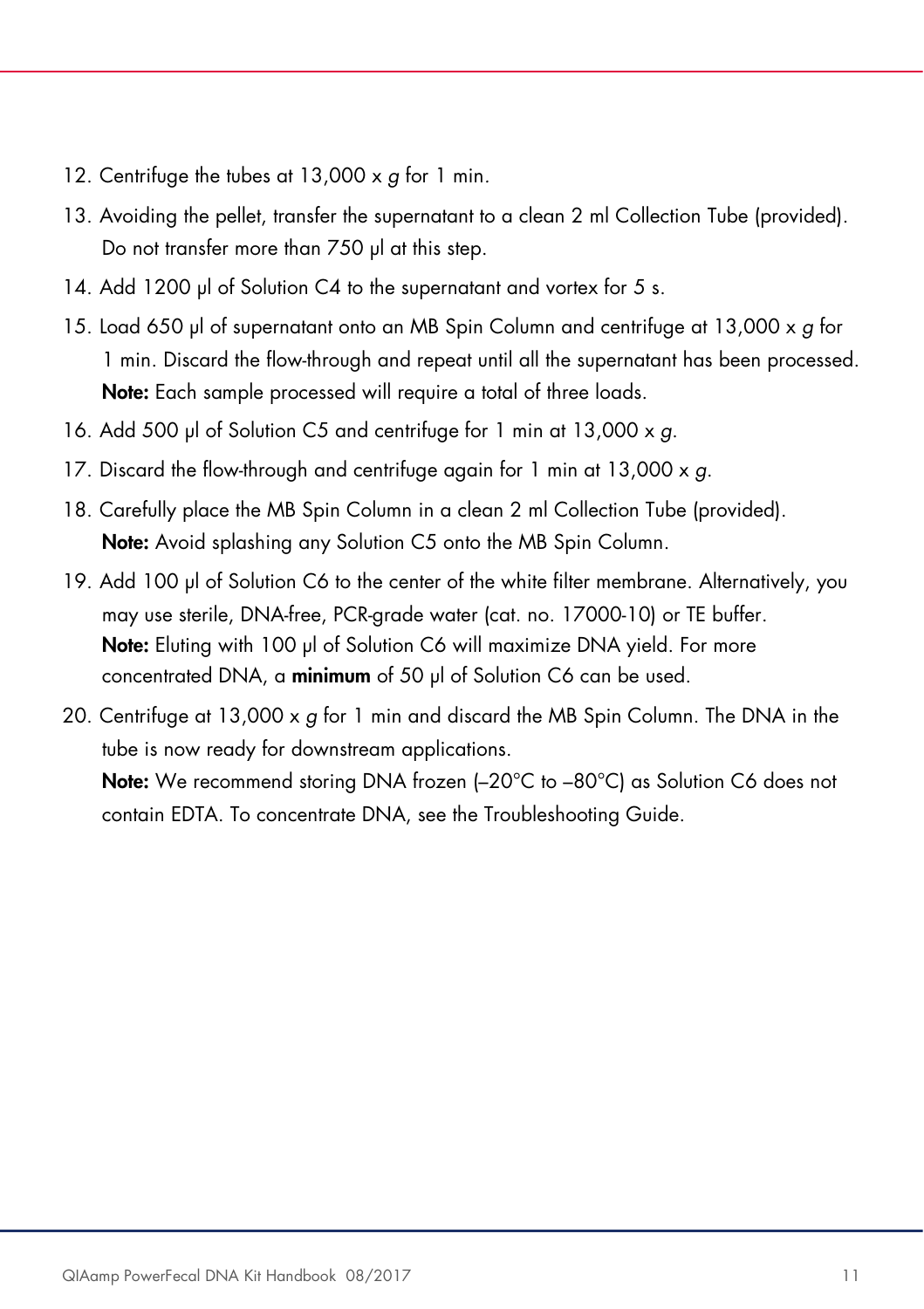### Protocol: Detailed

Important points before starting

- Perform all centrifugation steps at room temperature (15–25°C)
- If Solution C1 has precipitated, heat at 60°C until precipitate dissolves
- Shake to mix Solution C4 before use

#### Procedure

- 1. Add up to 0.25 g of stool or biosolid to the Bead Tube provided. Note: For fecal samples that are especially high in lipids, polysaccharides and protein (e.g. meconium or some bird feces) smaller amounts of starting material  $\sim$  0.10 g) may improve DNA yield and purity.
- 2. Add 750 μl of PowerBead Solution to the Bead Tube. Note: Once the sample is loaded into a Dry Bead Tube, the next step is homogenization and lysis. The garnet beads and PowerBead Solution will help disperse the soil particles.
- 3. If Solution C1 has precipitated, heat at 60°C until precipitate dissolves. Add 60 μl of Solution C1 and invert several times or vortex briefly.

Note: Solution C1 contains SDS and other disruption agents required for complete cell lysis. In addition to aiding cell lysis, SDS is an anionic detergent that breaks down fatty acids and lipids associated with the cell membrane of several organisms. If it gets cold, it will form a white precipitate in the bottle. Heating to 60°C will dissolve the SDS but will not harm it or the other disruption agents. Solution C1 can be used while it is still warm. Vortexing mixes the components in the Bead Tube and begins to disperse the sample.

4. Heat the tubes at 65°C for 10 min.

Note: Fecal samples contain a complex array of polysaccharides, lipids, salts and cells. Heating the samples increases the reaction rate between the lysis buffer and these substances and aids cell lysis.

5. Secure tubes horizontally using a Vortex Adapter (cat. no. 13000–V1–24). Vortex at maximum speed for 10 min.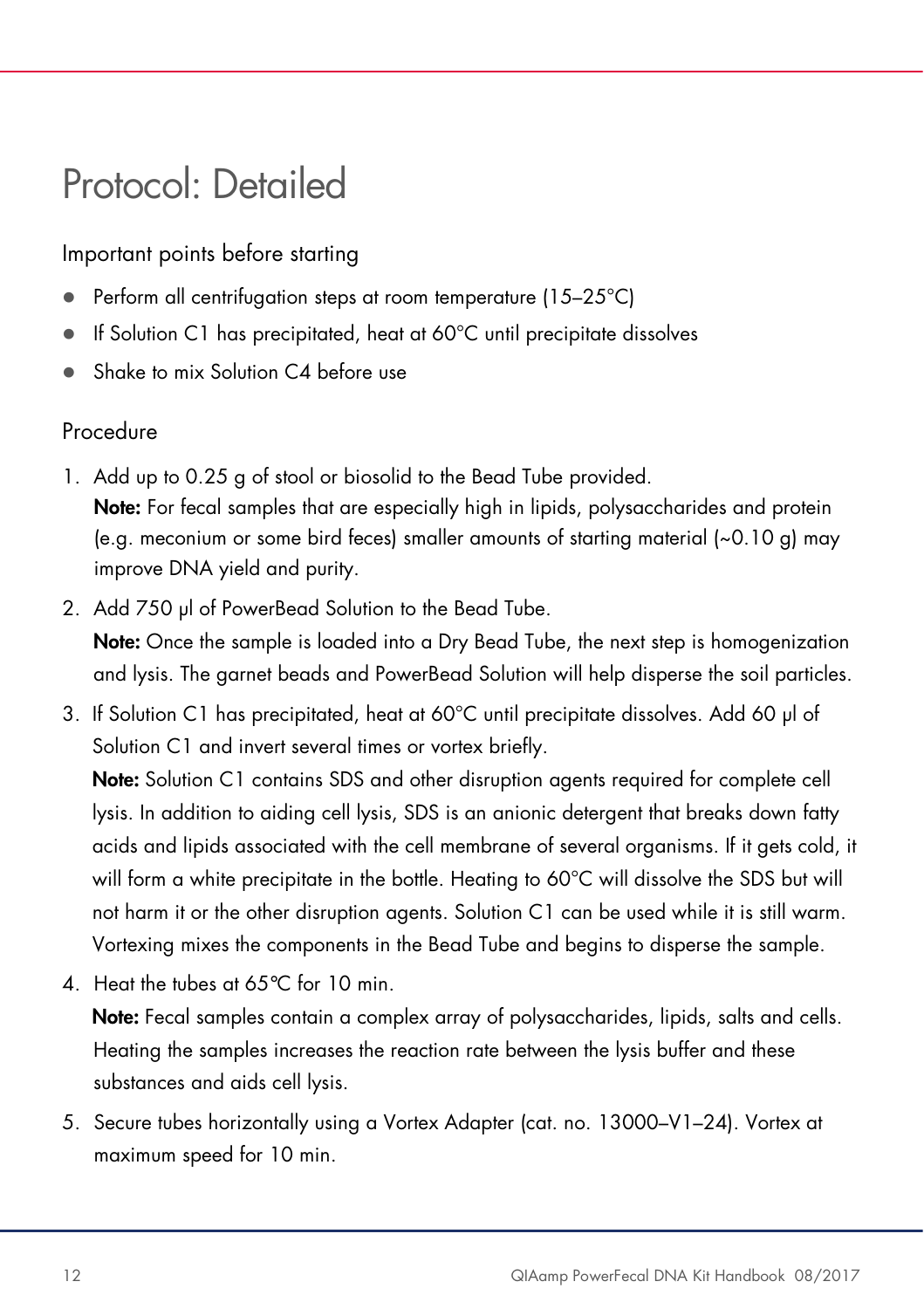Note: Vortexing is critical for complete homogenization and cell lysis. Cells are lysed by a combination of chemical agents from steps 1–4 and mechanical shaking introduced at this step. By randomly shaking the beads in the presence of disruption agents, collision of the beads with microbial cells will cause the cells to break open. Use of the vortex adapter will maximize homogenization, which can lead to higher DNA yields. Avoid using tape, which can become loose and result in reduced homogenization efficiency, inconsistent results and reduced yields.

- 6. Centrifuge the tubes at  $13,000 \times q$  for 1 min.
- 7. Transfer the supernatant to a clean 2 ml Collection Tube (provided). Expect between 400 to 500 μl of supernatant.

Note: The exact volume will depend on the absorbency of your starting material and is not critical for the procedure to be effective.

- 8. Add 250 μl of Solution C2 and vortex for 5 s. Incubate at 2–8°C for 5 min. Note: You can skip the 5 min incubation. However, if you have already validated the PowerSoil extractions with the incubation we recommend you retain the step. Solution C2 has Inhibitor Removal Technology (IRT). It contains a reagent that can precipitate non-DNA organic and inorganic material including polysaccharides, cell debris and proteins. It is important to remove contaminating organic and inorganic matter that may reduce DNA purity and inhibit downstream DNA applications.
- 9. Centrifuge the tubes at  $13,000 \times g$  for 1 min.
- 10. Avoiding the pellet, transfer up to 600 μl of supernatant to a clean 2 ml Collection Tube (provided).

Note: The pellet at this point contains non-DNA organic and inorganic material including polysaccharides, cell debris and proteins. For best DNA yields and quality, avoid transferring any of the pellet.

11. Add 200 μl of Solution C3 and vortex briefly. Incubate at 2–8°C for 5 min. Note: You can skip the 5 min incubation. However, if you have already validated the PowerSoil extractions with the incubation we recommend you retain the step. Solution C3 has Inhibitor Removal Technology (IRT), and is a second reagent to precipitate additional non-DNA organic and inorganic material including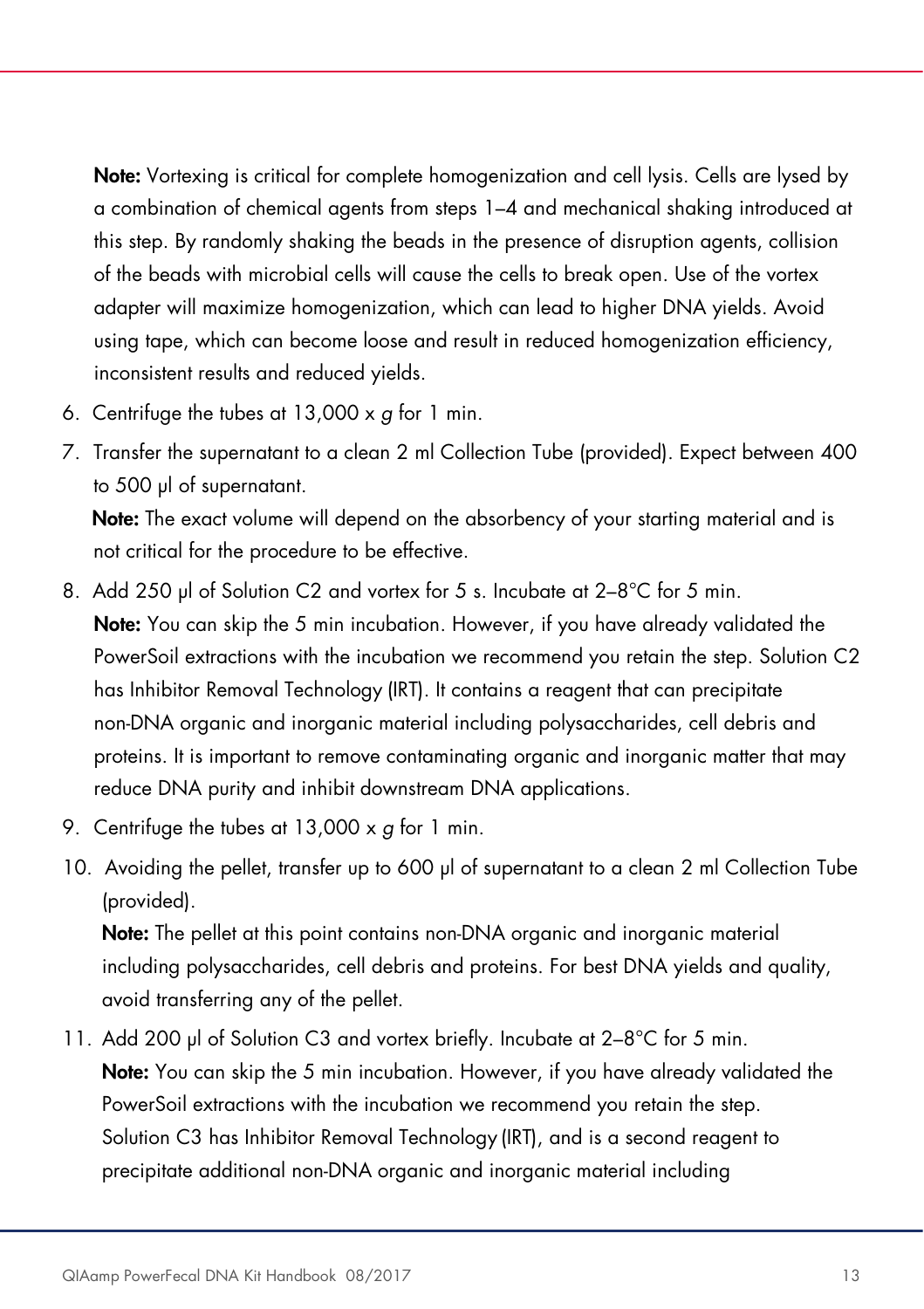polysaccharides, cell debris and proteins. It is important to remove contaminating organic and inorganic matter that may reduce DNA purity and inhibit downstream DNA applications.

- 12. Centrifuge the tubes at  $13,000 \times q$  for 1 min.
- 13. Avoiding the pellet, transfer up to 750 μl of supernatant into a clean 2 ml Collection Tube (provided).

Note: The pellet at this point contains non-DNA organic and inorganic material including polysaccharides cell debris and proteins. For best DNA yields and quality, avoid transferring any of the pellet.

- 14. Add 1200 μl of Solution C4 to the supernatant and vortex for 5 s. Note: Solution C4 is a high-concentration salt solution. Since DNA binds tightly to silica at high salt concentrations, this will adjust the DNA solution salt concentrations to allow binding of DNA, but not non-DNA organic and inorganic material that may still be present at low levels, to the MB Spin Columns.
- 15. Load 650 μl of supernatant onto an MB Spin Column and centrifuge at 13,000 x g for 1 min. Discard the flow-through and repeat until all the supernatant has been processed. Note: Each sample processed will require a total of three loads. In the high salt solution, DNA is selectively bound to the MB Spin Column, while contaminants pass through.
- 16. Add 500 μl of Solution C5 and centrifuge for 30 s at 13,000  $\times$  g. Note: Solution C5 is an ethanol-based wash solution used to further clean the DNA that is bound to the MB Spin Column. This wash solution removes residual salt, and other contaminants while allowing the DNA to stay bound to the MB Spin Column.
- 17. Discard the flow-through and centrifuge again for 1 min at  $13,000 \times g$ . **Note:** The flow-through fraction is non-DNA organic and inorganic waste removed from the silica MB Spin Column membrane by the ethanol wash solution. The second spin removes residual Solution C5 (ethanol wash solution). It is critical to remove all traces of wash solution because the ethanol in Solution C5 can interfere with many downstream DNA applications such as PCR, restriction digests and gel electrophoresis.
- 18. Carefully place the MB Spin Column in a clean 2 ml Collection Tube (provided). Note: Avoid splashing any Solution C5 onto the MB Spin Column.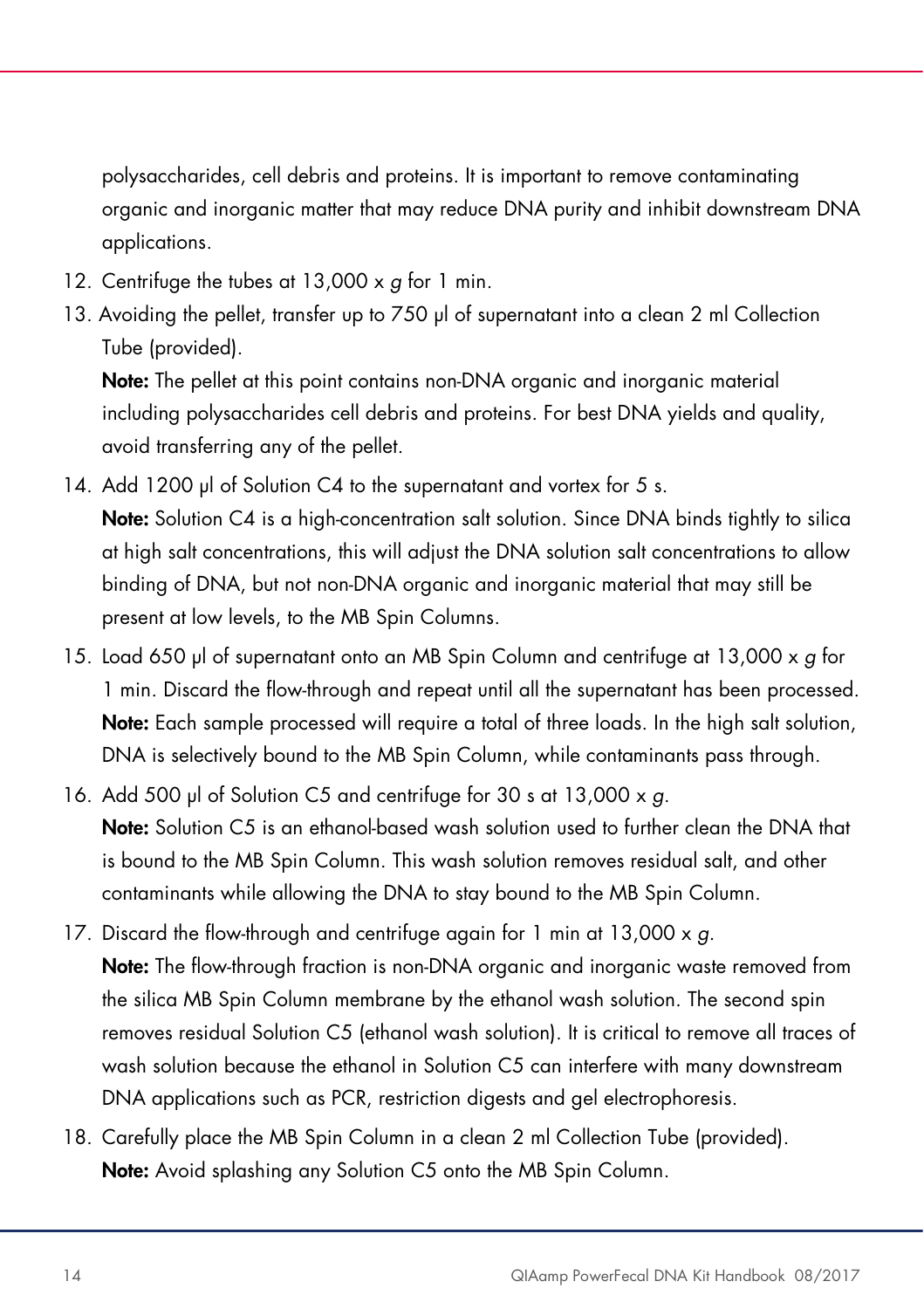- 19. Add 100 μl of Solution C6 to the center of the white filter membrane. Alternatively, you may use sterile DNA-free PCR-grade water (cat. no. 17000-10) or TE buffer. Note: Eluting with 100 µl of Solution C6 will maximize DNA vield. For more concentrated DNA, a minimum of 50 µl of Solution C6 can be used. Placing Solution C6 (sterile elution buffer) in the center of the small white membrane will make sure the entire membrane is wet. This will result in a more efficient and complete release of the DNA from the MB Spin Column. As Solution C6 passes through the MB Spin Column silica membrane, DNA that was bound in the presence of high salt is selectively released by Solution C6 (10 mM Tris), which lacks salt.
- 20. Centrifuge at 13,000  $\times$  g for 1 min and discard the MB Spin Column. The DNA is now ready for downstream applications.

Note: We recommend storing DNA frozen (-20°C to -80°C) as Solution C6 does not contain EDTA. To concentrate DNA, see the Troubleshooting Guide.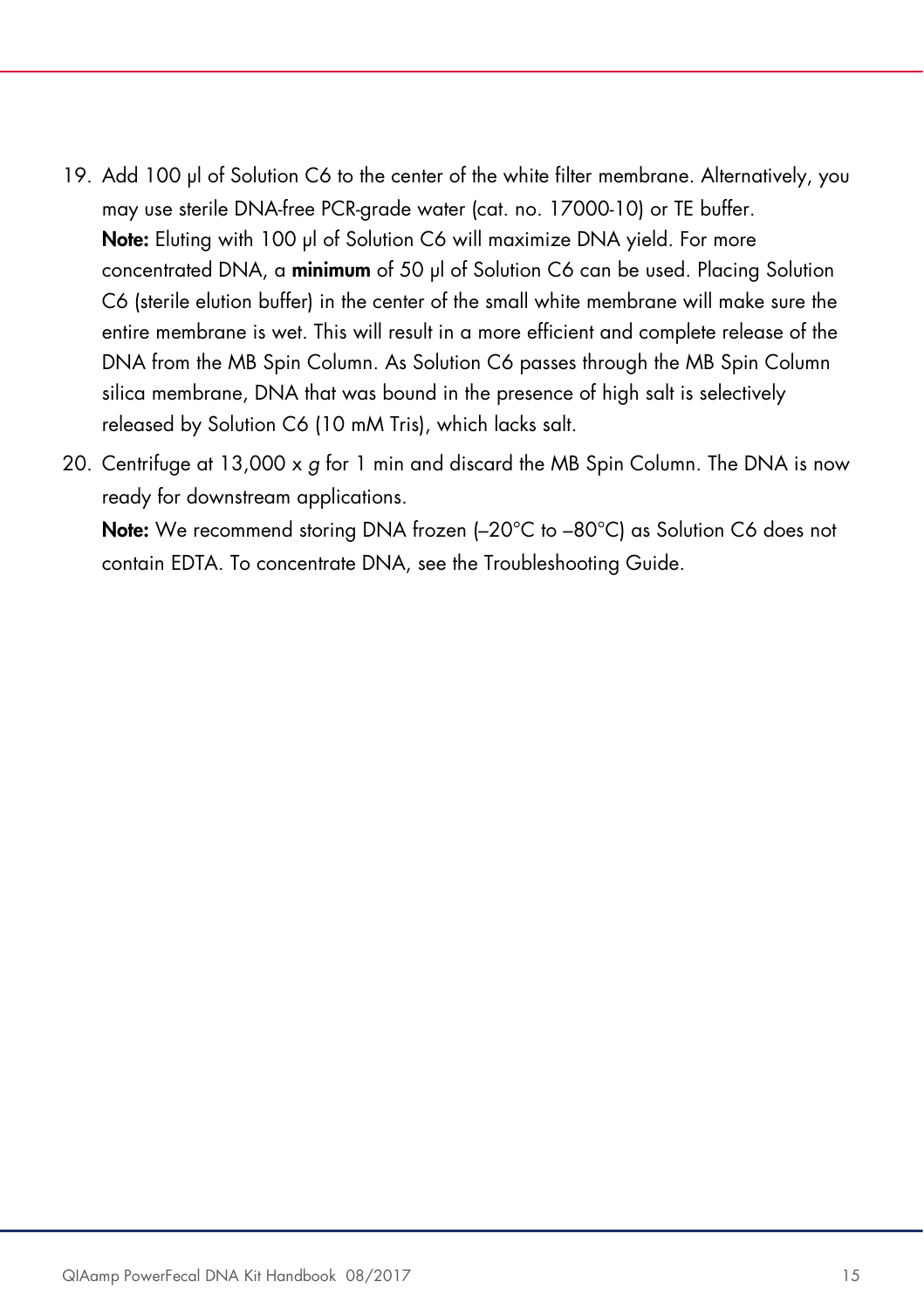### Protocol: QIAvac 24 Plus Vacuum Manifold

Important point before starting

- Perform all centrifugation steps at room temperature (15–25°C)
- If Solution C1 has precipitated, heat at 60°C until precipitate dissolves
- Shake to mix Solution C4 before use
- For each sample lysate, use one MB Spin Column. Keep the MB Spin Column in the attached 2 ml Collection Tube and continue using the Collection Tube as a MB Spin Column holder until needed for the Vacuum Manifold protocol.
- Label each Collection Tube top and MB Spin Column to maintain sample identity. If the MB Spin Column becomes clogged during the vacuum procedure, switch to the centrifugation protocol.
- You will need to provide 100% ethanol for step 8 of this protocol.

#### Procedure

- 1. Connect the QIAvac 24 Plus to the vacuum source using the QIAvac Connecting System (for more details, refer to the QIAvac 24 Plus Handbook, Appendix A, page 16).
- 2. Insert a VacValve into each Luer slot of the QIAvac 24 Plus that is to be used. Close unused Luer slots with Luer plugs or close the inserted VacValve.
- 3. Insert a VacConnector into each VacValve. Perform this step directly before starting the purification to avoid exposure of VacConnectors to potential contaminants in the air.
- 4. Place an MB Spin Column into each VacConnector on the manifold.
- 5. Transfer 650 µl of lysate (after step 14 of centrifugation protocol) to the MB Spin Column.
- 6. Turn on the vacuum source and open the VacValve of the port. Hold the tube in place when opening the VacValve to keep the spin filter steady. Allow the lysate to pass through the MB Spin Column.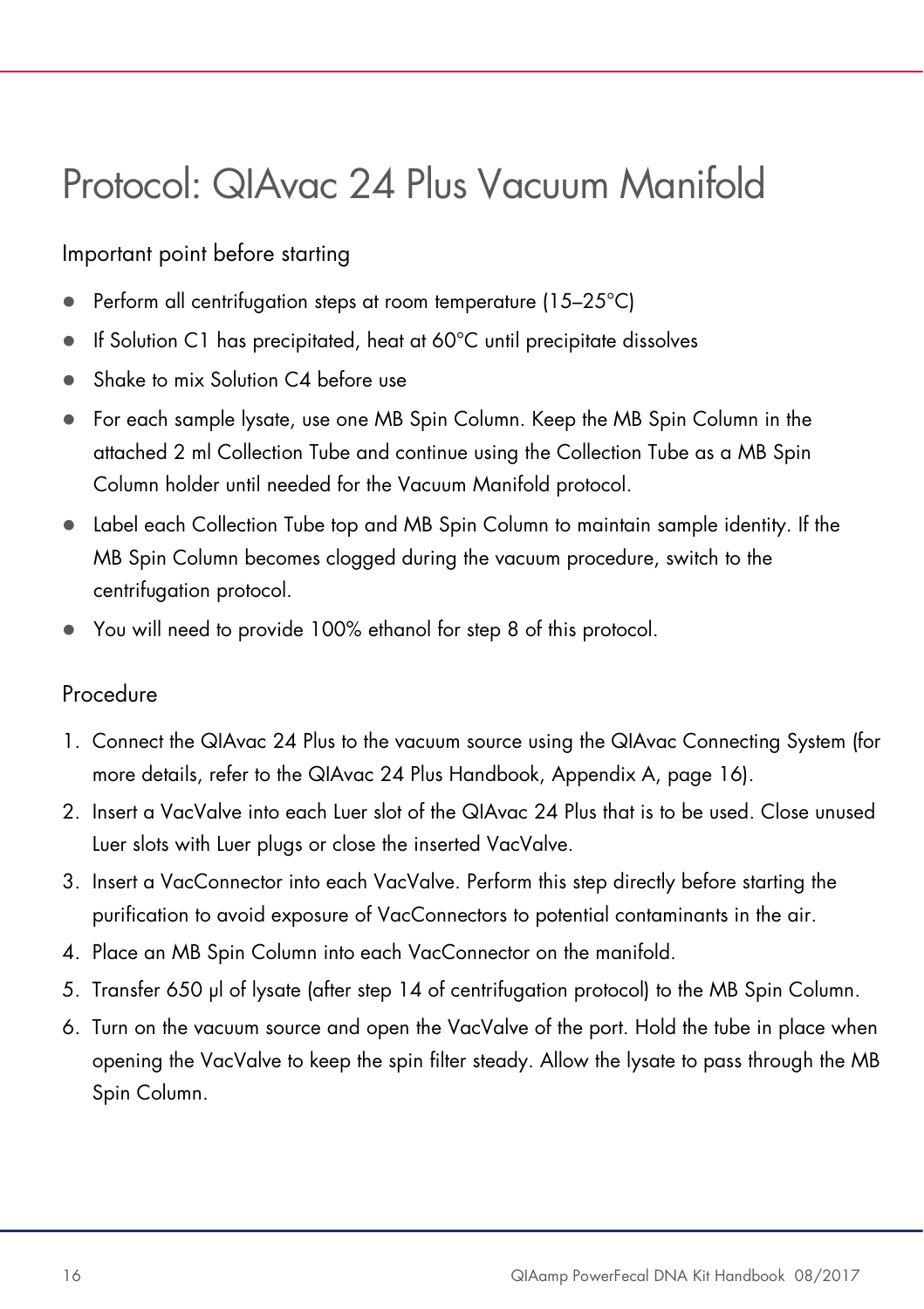7. After the lysate has passed through the column completely, load again with 650 µl of lysate. Continue until all of the lysate has been loaded onto the MB Spin column. Close the VacValve of that port.

Note: If the MB Spin Columns are filtering slowly, close the ports to samples that have completed filtering to increase the pressure to the other columns.

- 8. Add 800 µl of 100% ethanol to completely fill the MB Spin Column. Open the VacValve while holding the column steady. Allow the ethanol to pass through the column completely. Close the VacValve.
- 9. Add 500 µl of Solution C5 to each MB Spin Column. Open the VacValve and apply a vacuum until Solution C5 has passed through the column completely. Continue to pull a vacuum for another minute to dry the membrane. Close each port.
- 10. Turn off the vacuum source and open an unused port to vent the manifold. If all the ports are in use, break the vacuum at the source. Make certain that all vacuum pressure is released before performing the next step. It is important to turn off the vacuum at the source to prevent backflow into the columns.
- 11. Remove the MB Spin Column and place in the original labeled 2 ml Collection Tube. Place into the centrifuge and spin at  $13,000 \times g$  for 1 min to completely dry the membrane.
- 12. Transfer the MB Spin Column into a new 2 ml Collection Tube and add 100 µl of Solution C6 to the center of the white filter membrane. Alternatively, sterile DNA-free PCR-grade water (cat. no. 17000-10) may be used.
- 13. Centrifuge at 13,000 x q for 1 min at room temperature.
- 14. Discard the MB Spin Column. The DNA is now ready for downstream applications. Note: We recommend storing DNA frozen (-20°C to -80°C) as Solution C6 does not contain EDTA. To concentrate DNA, see the Troubleshooting Guide.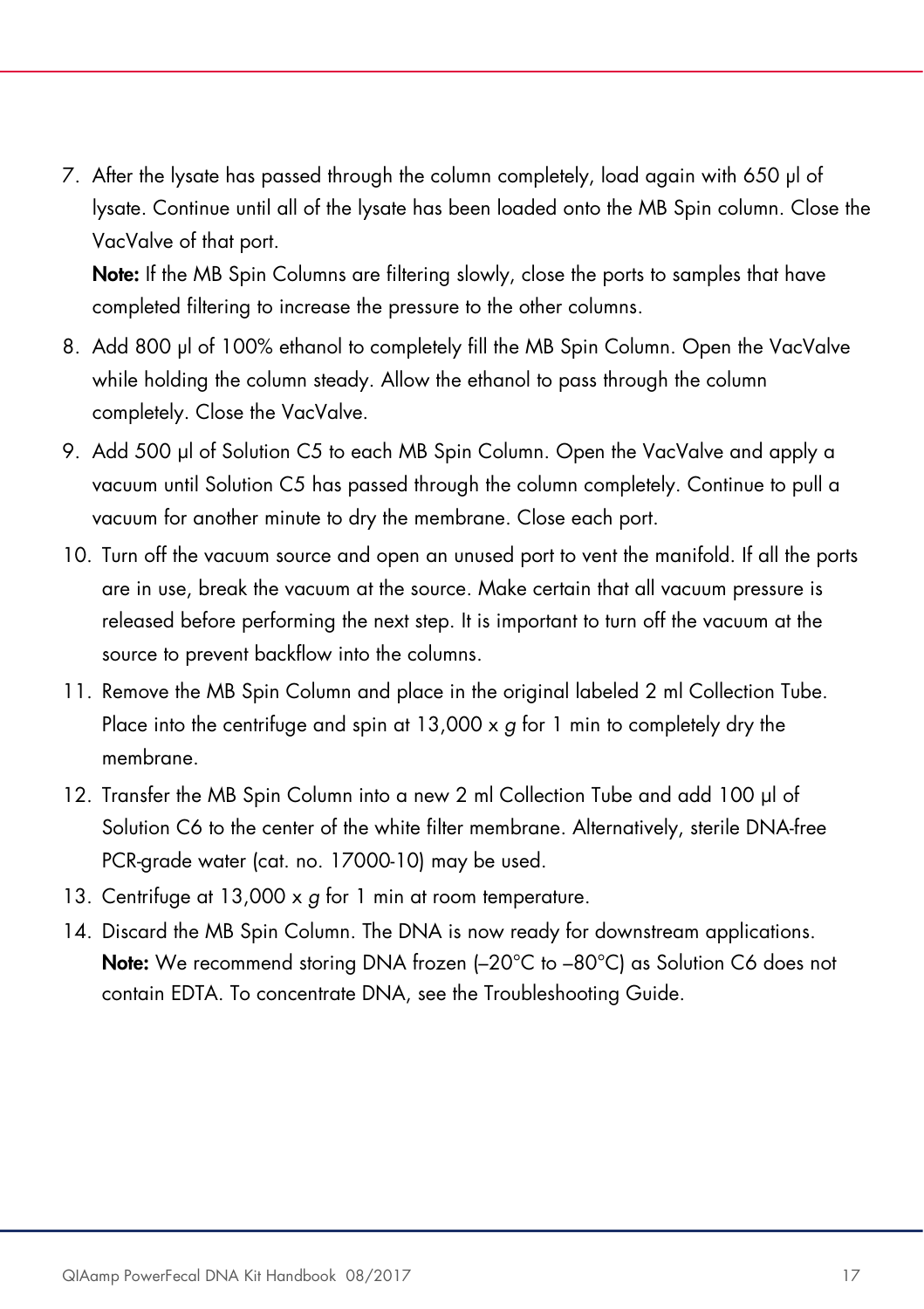### Troubleshooting Guide

This troubleshooting guide may be helpful in solving any problems that may arise. For more information, see also the Frequently Asked Questions page at our Technical Support Center: www.qiagen.com/FAQ/FAQList.aspx. The scientists in QIAGEN Technical Services are always happy to answer any questions you may have about either the information and/or protocols in this handbook or sample and assay technologies (for contact information, visit www.qiagen.com).

|            |                                                | <b>Comments and suggestions</b>                                                                                                                                                                                                                                                                                                                                                                                                                    |  |  |  |
|------------|------------------------------------------------|----------------------------------------------------------------------------------------------------------------------------------------------------------------------------------------------------------------------------------------------------------------------------------------------------------------------------------------------------------------------------------------------------------------------------------------------------|--|--|--|
|            | <b>Fecal processing</b>                        |                                                                                                                                                                                                                                                                                                                                                                                                                                                    |  |  |  |
| a)         | Amount of fecal or stool<br>sample to process  | The QIAamp PowerFecal DNA Kit is designed to process 0.25 grams of fecal<br>or stool samples per prep. For fecal samples with very high levels of proteins,<br>lipids and polysaccharides, starting with less material (0.10 grams) may<br>improve the yield and purity of the extracted DNA.                                                                                                                                                      |  |  |  |
| b)         | Fecal sample is wet                            | Add fecal sample to Bead Tube and centrifuge at 10,000 x g for 30 seconds<br>at room temperature. Remove as much liquid as possible with a pipet tip.<br>Resume protocol from Step 2.                                                                                                                                                                                                                                                              |  |  |  |
| <b>DNA</b> |                                                |                                                                                                                                                                                                                                                                                                                                                                                                                                                    |  |  |  |
| a)         | DNA does not amplify                           | Make sure to check DNA yields by gel electrophoresis or spectrophotometer<br>reading. An excess amount of DNA will inhibit a PCR reaction.                                                                                                                                                                                                                                                                                                         |  |  |  |
|            |                                                | Diluting the template DNA should not be necessary with DNA isolated using<br>the QIAamp PowerFecal DNA Kit; however, it should still be attempted.                                                                                                                                                                                                                                                                                                 |  |  |  |
|            |                                                | If DNA will still not amplify after trying the steps above, then PCR optimization<br>(changing reaction conditions and primer choice) may be needed.                                                                                                                                                                                                                                                                                               |  |  |  |
| b)         | Concentrating eluted<br><b>DNA</b>             | The final volume of eluted DNA will be 100 µl. The DNA may be<br>concentrated by adding 10 µl of 5 M NaCl and inverting 3-5 times to mix.<br>Next, add 200 µl of 100% cold ethanol and invert 3-5 times to mix.<br>Centrifuge at $10,000 \times g$ for 5 minutes at room temperature. Decant all<br>liquid. Remove residual ethanol in a speed vac, a dessicator or air dry.<br>Resuspend precipitated DNA in sterile water or sterile 10 mM Tris. |  |  |  |
| c)         | DNA floats out of a well<br>when loading a gel | This usually occurs because residual Solution C5 remains in the final sample.<br>Prevent this by being careful in step 18 and not transferring liquid onto the<br>bottom of the spin filter basket. Ethanol precipitation (described in<br>"Concentrating eluted DNA") is the best way to remove residual Solution C5.                                                                                                                             |  |  |  |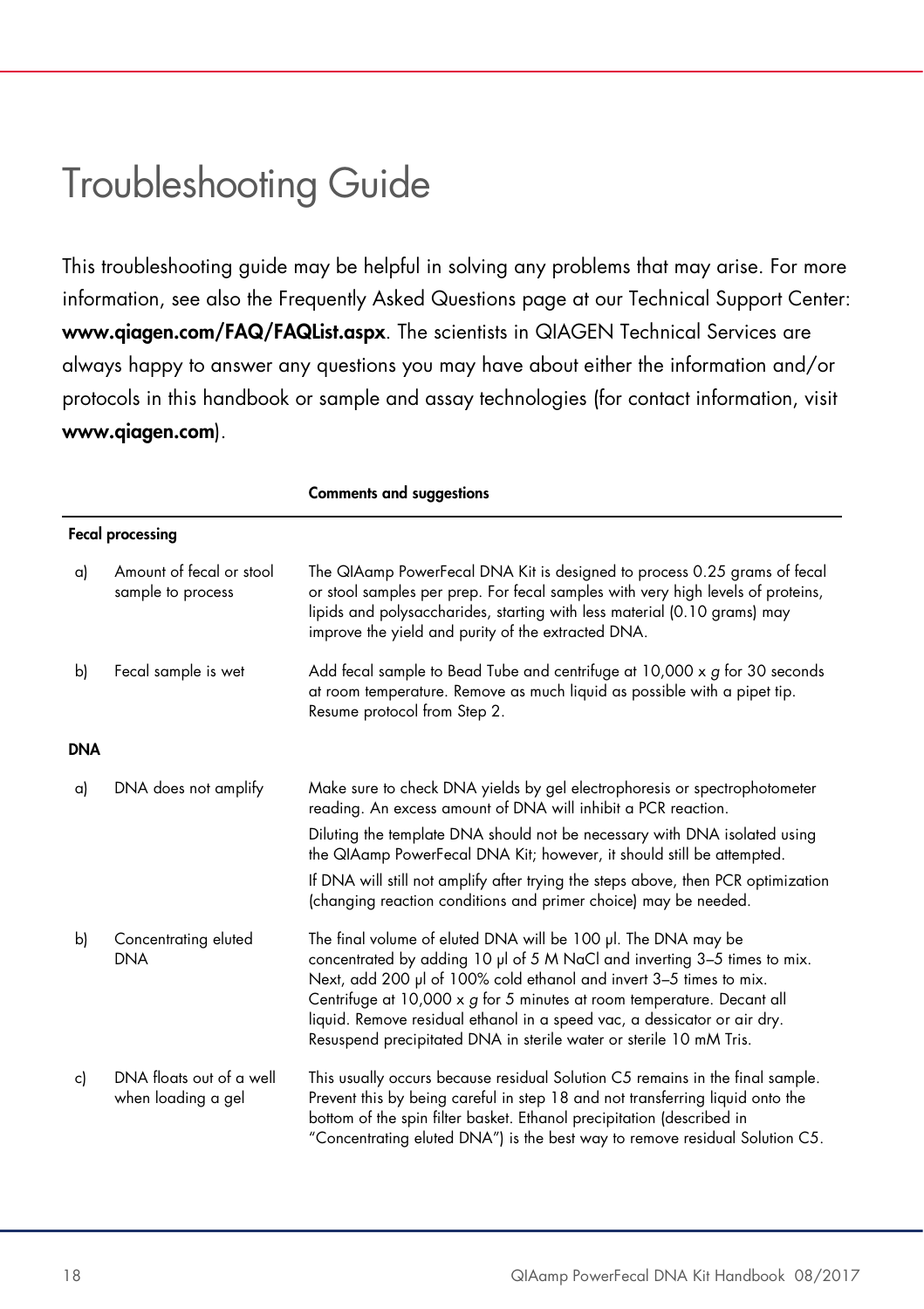#### Comments and suggestions

| d)                        | Storing DNA                            | DNA is eluted in Solution C6 (10 mM Tris) and must be stored at $-20^{\circ}$ C to<br>-80°C to prevent degradation. DNA can be eluted in TE without loss, but the<br>EDTA may inhibit downstream reactions such as PCR and automated<br>sequencing. DNA may also be eluted with sterile DNA-free PCR-grade water<br>(cat. no. 17000-10). |  |  |  |
|---------------------------|----------------------------------------|------------------------------------------------------------------------------------------------------------------------------------------------------------------------------------------------------------------------------------------------------------------------------------------------------------------------------------------|--|--|--|
| Alternative lysis methods |                                        |                                                                                                                                                                                                                                                                                                                                          |  |  |  |
| a)                        | Reduction of shearing of<br><b>DNA</b> | After adding Solution C1, vortex 3-4 seconds, then heat to 70°C for 5<br>minutes. Vortex 3-4 seconds. Heat another 5 minutes. Vortex 3-4 seconds.<br>This alternative procedure will reduce shearing but may also reduce yield.                                                                                                          |  |  |  |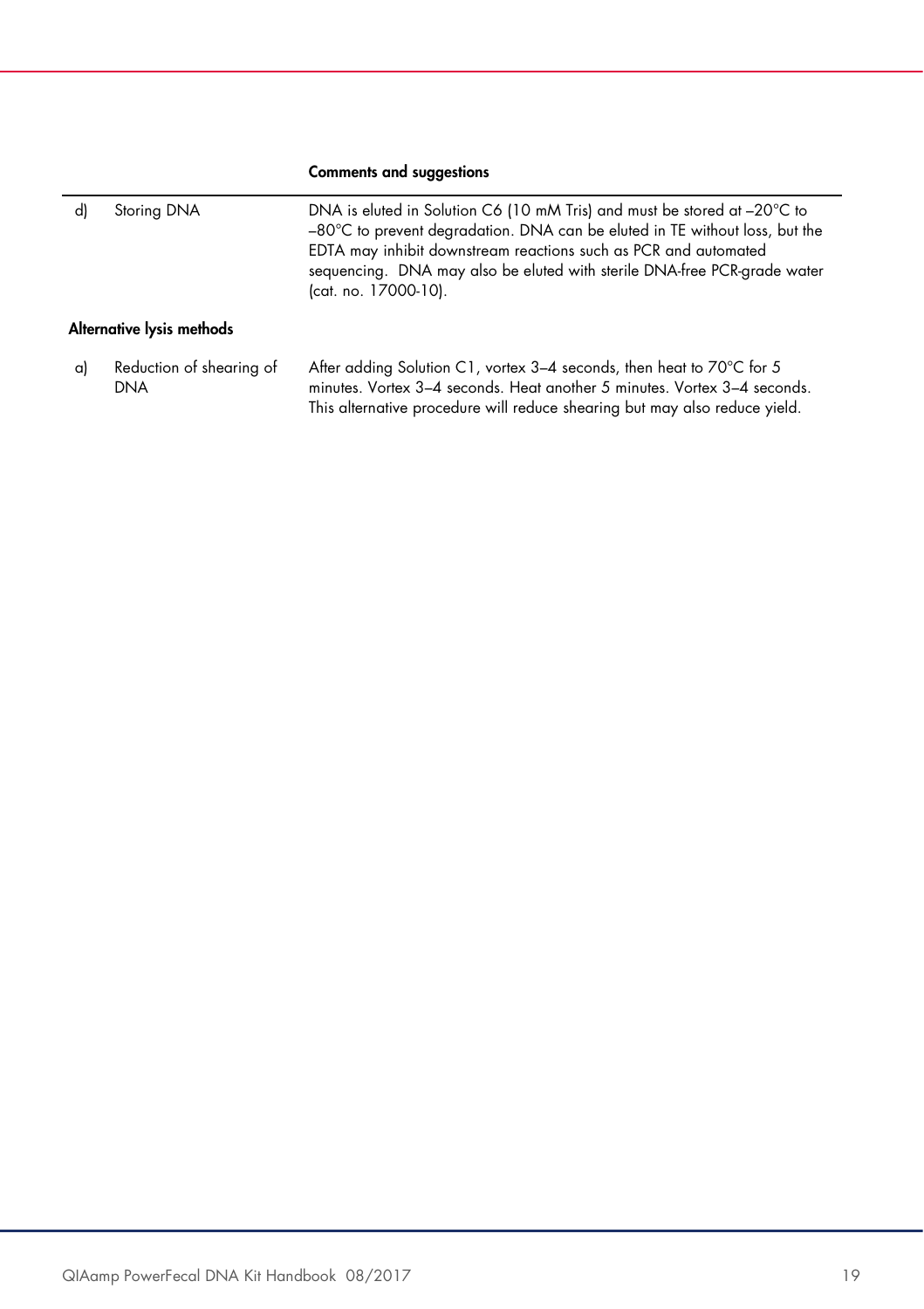## Ordering Information

| Product                                               | <b>Contents</b>                                                                                                                     | Cat. no.    |
|-------------------------------------------------------|-------------------------------------------------------------------------------------------------------------------------------------|-------------|
| QIAamp PowerFecal DNA<br>Kit (50)                     | For 50 preps: Isolate DNA from stool,<br>gut material and biosolids.                                                                | 12830-50    |
| Vortex Adapter, Genie,<br>holds 24 (1.5-2.0 ml) tubes | For vortexing 1.7, 2, 5, 15 and 50 ml<br>tubes using the Vortex-Genie 2 Vortex.                                                     | 13000-V1-24 |
| Ceramic Bead Tubes, 1.4<br>mm (50)                    | Ready to use bead tubes for rapid and<br>reliable biological sample lysis from a<br>wide variety of starting materials.             | 13113-50    |
| Glass Bead Tubes, 0.5 mm<br>(50)                      | Ready to use bead tubes for rapid and<br>reliable biological sample lysis from a<br>wide variety of starting materials.             | 13116-50    |
| QIAvac 24 Plus Manifold                               | Vacuum Manifold for processing 1-24<br>spin columns; includes QIAvac 24 Plus<br>Vacuum Manifold, Luer Plugs, and<br>Quick Couplings | 19413       |
| TissueLyser II                                        | For medium- to high-throughput sample<br>disruption for molecular analysis                                                          | 85300       |
| <b>Related Products</b>                               |                                                                                                                                     |             |
| DNeasy PowerSoil HTP 96<br>Kit (384)                  | For 4 x 96 preps: High-throughput<br>isolation of DNA from soil samples in<br>less than one day.                                    | 12955-4     |
| DNeasy PowerMax <sup>®</sup> Soil Kit<br>(10)         | For 10 preps: Isolate microbial DNA<br>from large quantities of soil; great for<br>samples with low microbial load.                 | 12988-10    |
| RNeasy® PowerMicrobiome®<br>Kit (50)                  | 50 preps: Isolate total RNA from stool<br>and gut material.                                                                         | 26000-50    |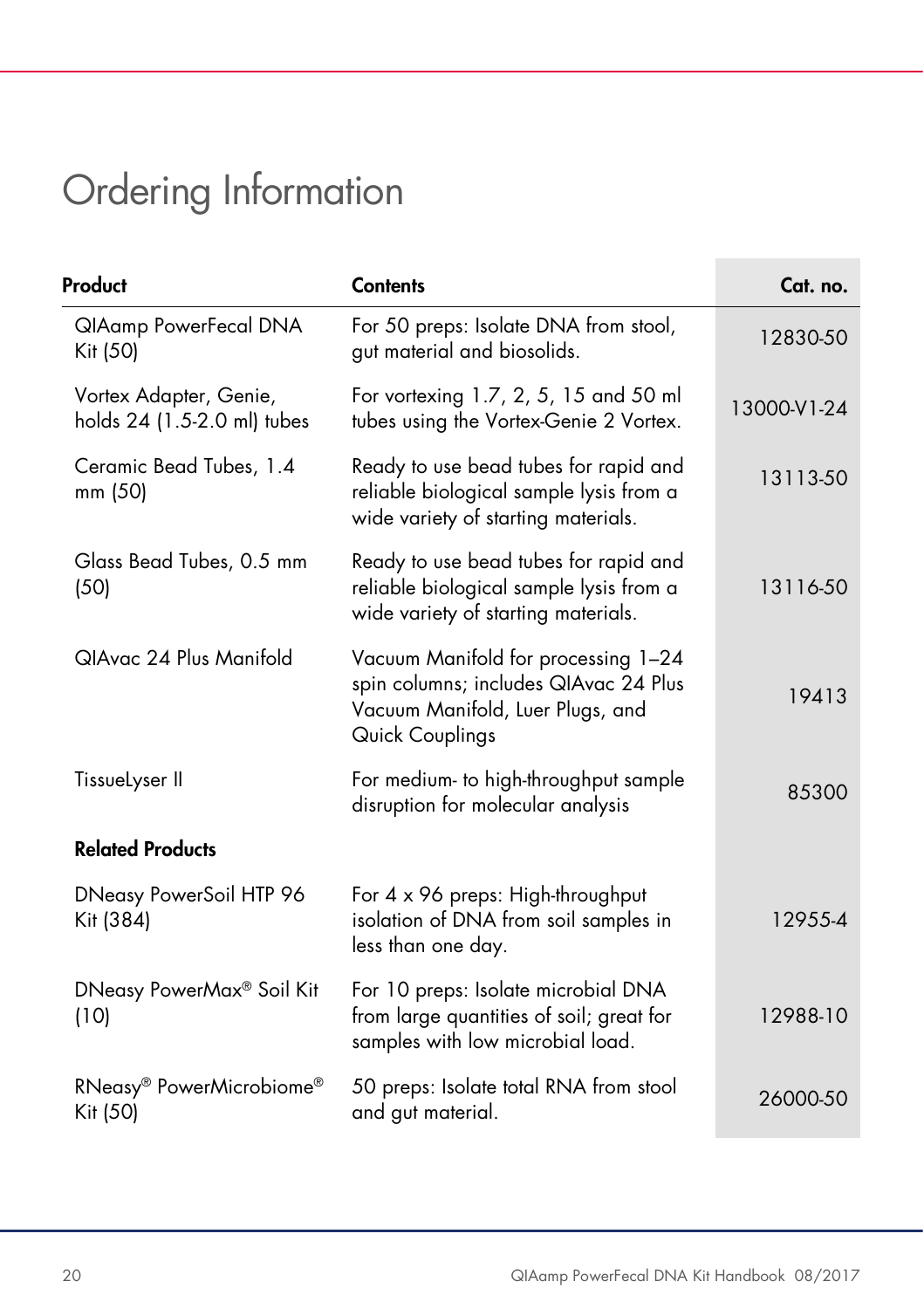MagAttract® PowerMicrobiome DNA/RNA EP Kit

Hands-free isolation of nucleic acids from stool and gut material using an automated processing or liquid handling system.

27500-4-EP

For up-to-date licensing information and product-specific disclaimers, see the respective QIAGEN kit handbook or user manual. QIAGEN kit handbooks and user manuals are available at www.qiagen.com or can be requested from QIAGEN Technical Services or your local distributor.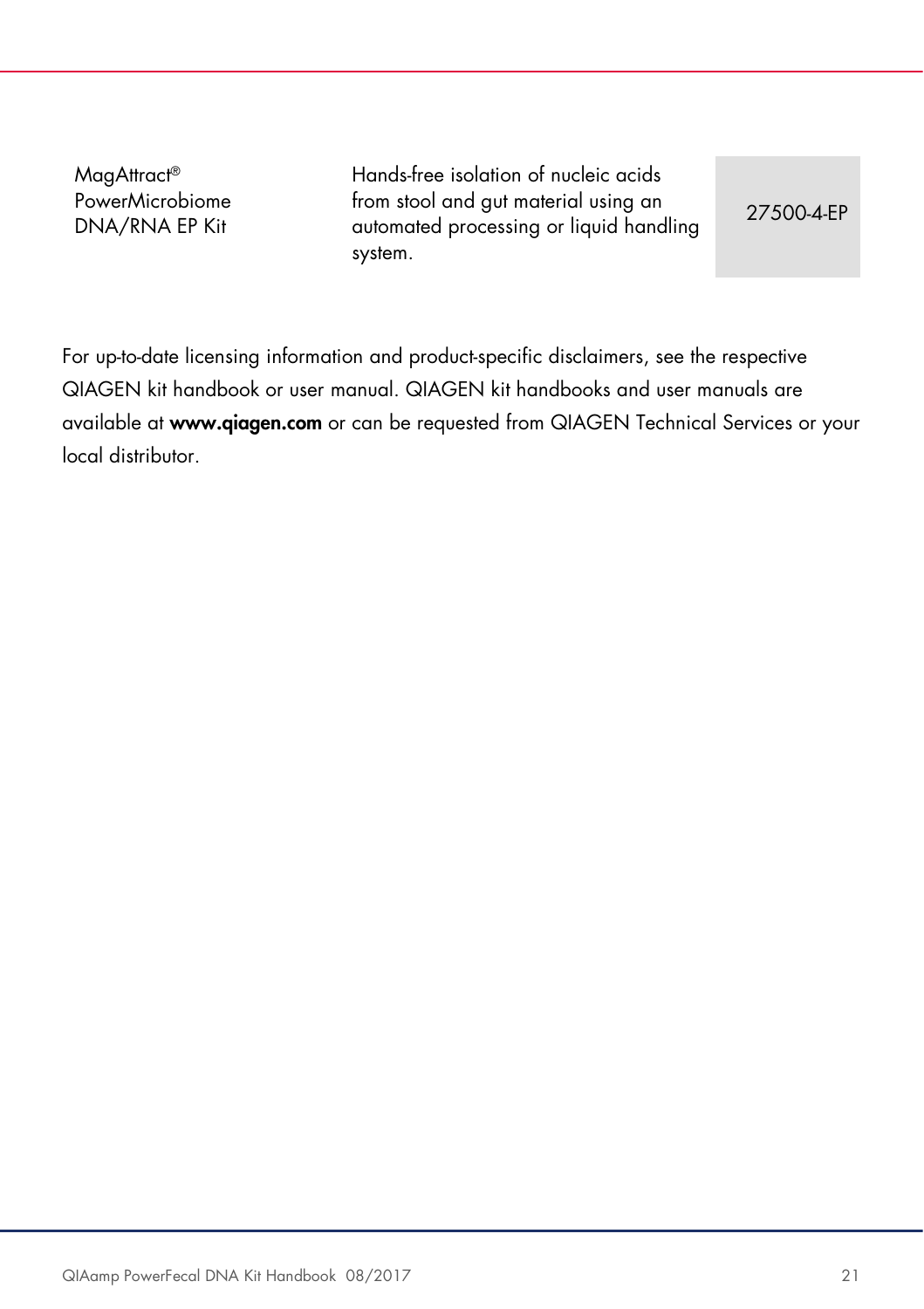**Notes**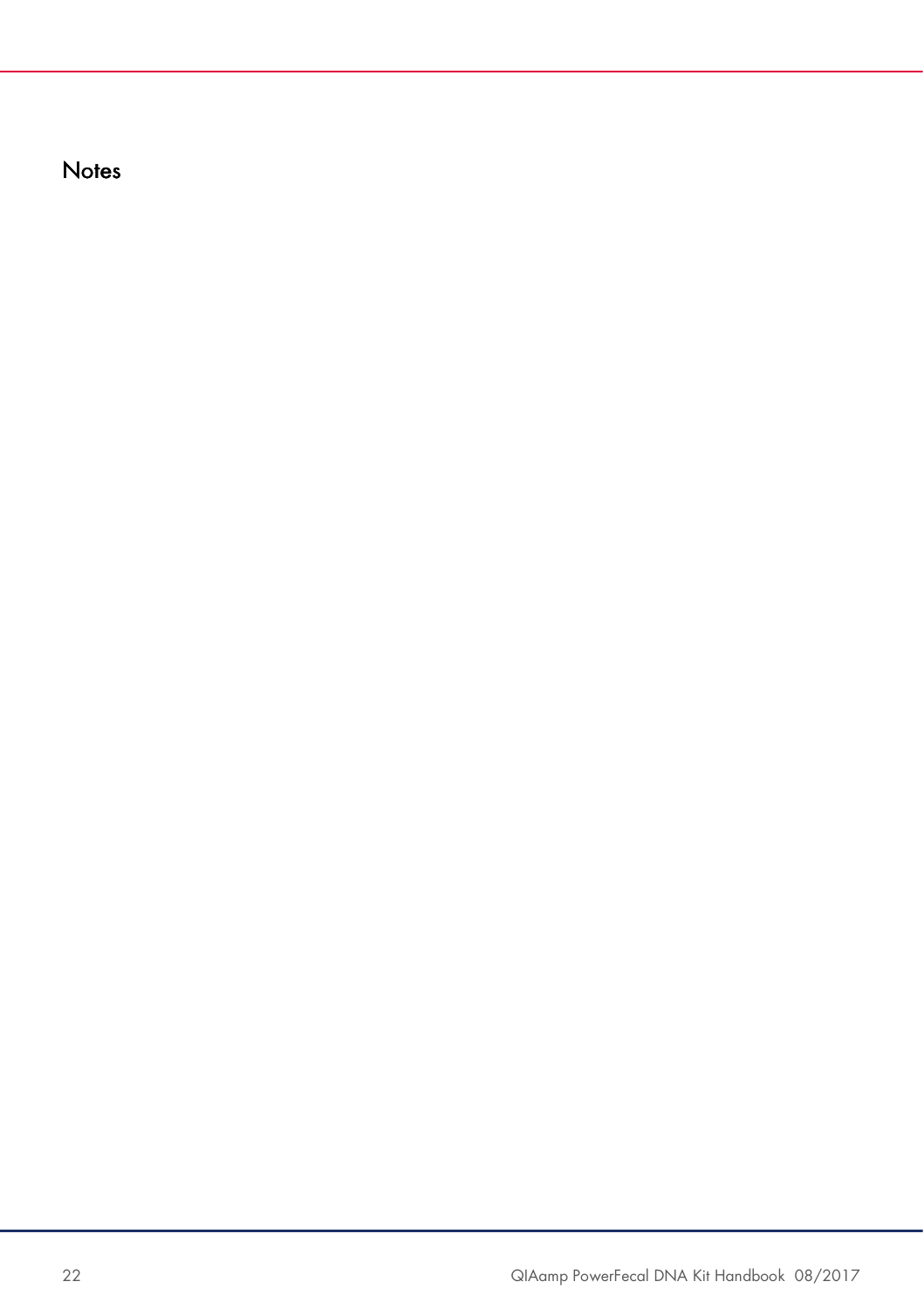Trademarks: QIAGEN®, Sample to Insight®, DNeasy®, QIAamp®, RNeasy®, MagAttract®, PowerFecal®, PowerUzer®, PowerMax®, PowerMicrobiome®, PowerSoil®, QIAcube® , QIAvac® (QIAGEN Group); Vortex-Genie® (Scientific Industries). Registered names, trademarks, etc. used in this document, even when not specifically marked as such, are not to be considered unprotected by law.

#### Limited License Agreement for QIAamp PowerFecal DNA Kit

Use of this product signifies the agreement of any purchaser or user of the product to the following terms:

- 1. The product may be used solely in accordance with the protocols provided with the product and this handbook and for use with components contained in the kit only. QIAGEN grants no license under any of its intellectual property to use or incorporate the enclosed components of this kit with any components not included within this kit except as described in the protocols provided with the product, this handbook, and additional protocols available at www.qiagen.com. Some of these additional protocols have been provided by QIAGEN users for QIAGEN users. These protocols have not been thoroughly tested or optimized by QIAGEN. QIAGEN neither guarantees them nor warrants that they do not infringe the rights of third-parties.
- 2. Other than expressly stated licenses, QIAGEN makes no warranty that this kit and/or its use(s) do not infringe the rights of third-parties.
- 3. This kit and its components are licensed for one-time use and may not be reused, refurbished, or resold.
- 4. QIAGEN specifically disclaims any other licenses, expressed or implied other than those expressly stated.
- 5. The purchaser and user of the kit agree not to take or permit anyone else to take any steps that could lead to or facilitate any acts prohibited above. QIAGEN may enforce the prohibitions of this Limited License Agreement in any Court, and shall recover all its investigative and Court costs, including attorney fees, in any action to enforce this Limited License Agreement or any of its intellectual property rights relating to the kit and/or its components.

For updated license terms, see www.qiagen.com.

HB-2252-001 © 2017 QIAGEN, all rights reserved.